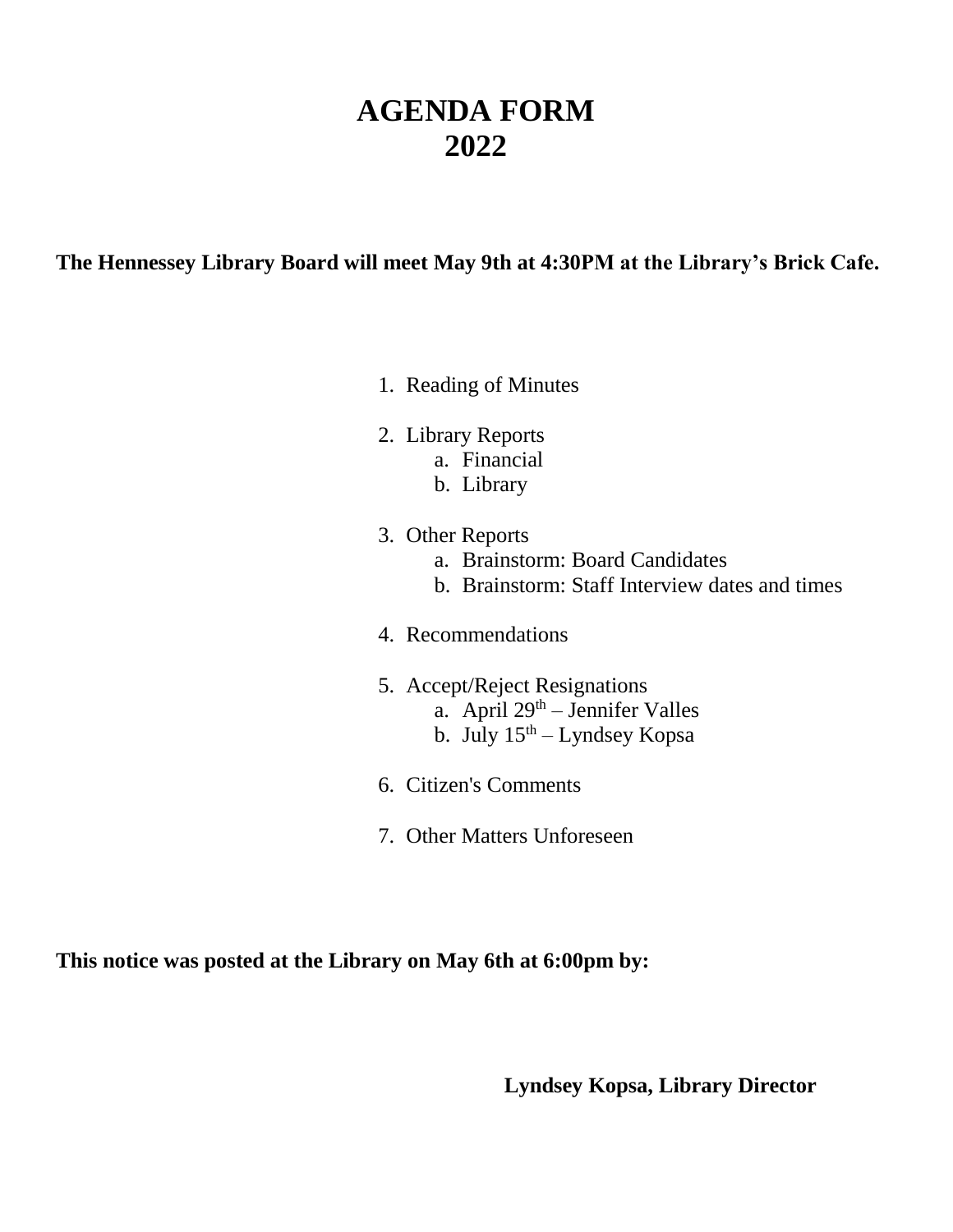### **April 2022**

# Book it to the Library **Bittersweet Goodbyes: Library Staff**

### **Resignations**

On April 18th, Jennifer Valles, Children's Librarian, submitted her two-weeks' notice. Jennie was hired February of 2019 under previous Library Director, Ruth Ann. She hosted three successful Summer Reading programs, including one at the height of the Covid-19 pandemic; participated in outreach story times with the Dover and Hennessey Elementary schools, provided aid to our Hispanic patrons,



mentored youth volunteers, and was a confidant for many members of the community. Her final week at the Library was celebrate by Hennessey youths, as well as many well wishes from regulars. On April 29<sup>th</sup>, she ended her final day with a message posted on our Facebook page:

It is with a heavy heart, to announce that I will no longer be the Children's Librarian. For the last 3 years I have created amazing bonds with families & their children, we have come so far together making memories, starting with summer reading, other programing, & sometimes just hanging out. I want to thank everyone, for giving me the opportunity to get to know you & your families & for letting me be a part of this community. I have to say, these 3 years have been amazing, & I am thankful to have met all of you. Sincerely,

Jennie Valles.

Also on April 18<sup>th</sup>, Lyndsey Kopsa, Library Director, submitted her resignation for July 15th, 2022. Hired in January of 2019 as Circulation Librarian, Lyndsey came from Kansas with a Master's degree in Library Science and a thirst to learn about all aspects of Librarianship. Following the Covid-19 shutdown of 2020, she was appointed Interim Library Director until she was officially titled in March of 2021. She has promoted and assisted with three Summer Programs, various FOL fundraisers, and the future planning for the Library. Lyndsey was hired as Library Director at the Frank Carlson Library located in her hometown of Concordia, KS. Lyndsey's goal for her last two months is to prepare the Library for a transition of staff, as well as hire and train a new Library Director to take over in July.

**Now Hiring: Library Director and Temporary Library Assistant**

The Town of Hennessey is currently accepting applications for a new Library Director, and a temporary full-time Library Assistant during the summer months. Please visit the Library's website or Facebook page for more information. [https://hennesseypl.okpls.org/,](https://hennesseypl.okpls.org/)<https://www.facebook.com/HennesseyPublicLibrary/>